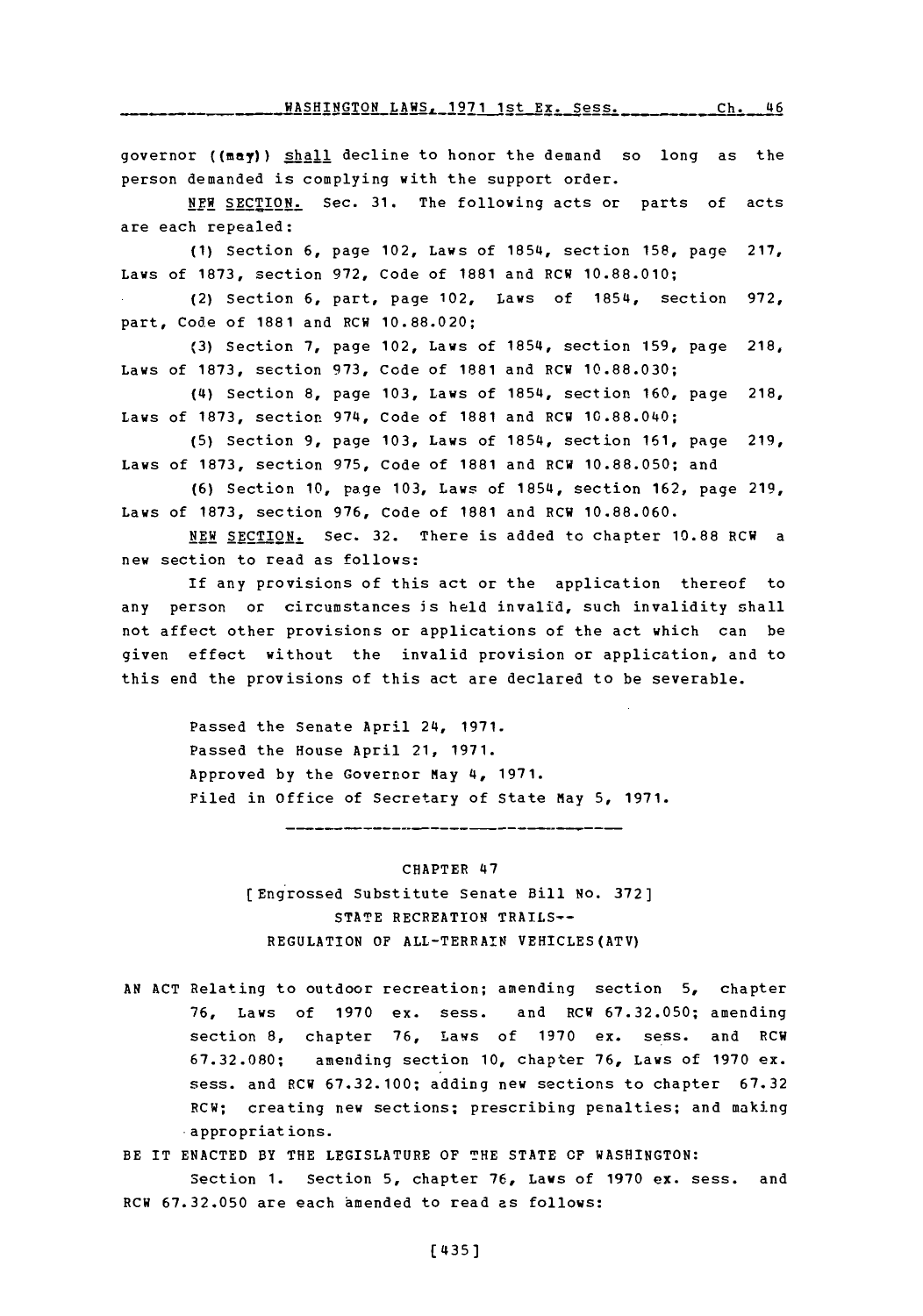# <u>ch. 47 \_ \_ \_ \_ \_ \_ MASHINGTON LAWS, 1971 1st Ex. Se</u>

The **IAC** shall prepare a state trails plan as part of the state-wide outdoor recreation and open space plan. Included in this **plan** shall be2 an inventory of exi sting trails and Roten **ill1** trail routes on all lands within the state presently being used or with potential for use by all types of trail users. Such trails plan may include general routes or corridors within which specific trails or segments thereof may be considered for designation as state recreation trails.

Sec. 2. Section **8,** chapter **76,** Laws of **1970** ex. sess. and RCH **67.32.080** are each amended to read as follows:

The following five categories of trails are hereby established for purposes of this chapter:

**.(1)** Cross-state trails which connect scenic, historical, geological, geographical, or other significant features which are characteristic of the state;

(2) Water-oriented trails which provide a designated path to, on, or along fresh and/or salt water in which the water is the primary point of interest;

**(3)** Scenic-access trails which give access to quality recreation, scenic, historic or cultural areas of state-wide or national significance;

**(14)** Urban trails which provide opportunities within an urban setting for walking, bicycling, horseback riding, or other compatible activities. Where appropriate, they will connect parks, scenic areas, historical points, and neighboring communities;

**(5)** Historical trails which identify and interpret routes which were significant in the historical settlement and development of the state.

The planning and designation of trails shall take into account and give due regard to the interests of federal agencies, state agencies and bodies, counties, municipalities, private landowners and individuals, and interested recreation organizations. It is not required that the above categories be used to designate specific trails, but the IAC will assure that full consideration is given to including trails from all categories within the system. As it relates to all classes of trails and to all types of trail users, it is herein declared as state policy to increase recreational trail access to and within state lands under the jurisdiction of the department of natural resources, the department of game, and the state parks and recreation commission.

Sec. **3.** Section **10,** chapter **76,** Laws of **1970** ex. sess. and RCW **67.32.100** are each amended to read as follows:

With the concurrence of any federal or state agency administering lands through which a state recreation trail may pass, and after consultation with local governments, private organizations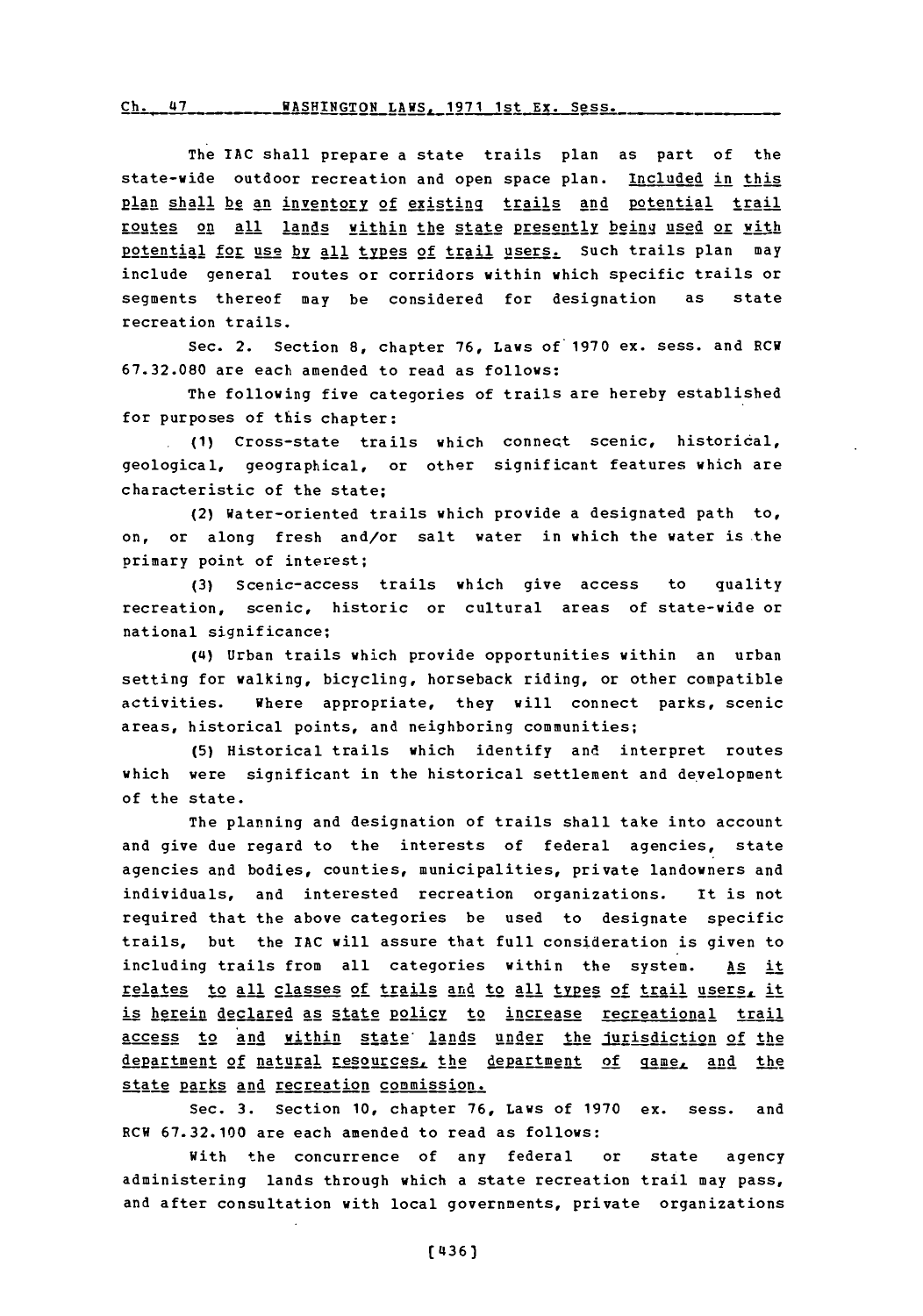and landowners which the **IAC** knows or believes to be concerned, the IAC may issue guidelines including, but not limited to: Encouraging the permissive use of volunteer organizations for planning, maintenance or trail construction assistance; trail construction and maintenance standards, a trail use reporting procedure, and a uniform trail mapping system.

**NEW SECTION.** Sec. 4. There is added to chapter **67.32** RCW a new section to read as follows:

Volunteer organizations may assist public agencies, with the agency's approval, in the construction and maintenance of recreational trails in accordance with the guidelines issued **by** the interagency committee. In carrying out such volunteer activities the members of the organizations shall not be considered employees or agents of the public agency administering the trails, and such public agencies shall not be subject to any liability whatsoever arising out of volunteer activities. The liability of public agencies to members of such volunteer organizations shall be limited in the same manner as provided for in RCW 4.24.210.

**NEW** SECTION. Sec. **5.** There is added to chapter **67.32** RCW a new section to read as follows:

The state highways department shall consider plans for trails along and across all new construction projects, improvement projects, and along or across any existing highways in the state system as deemed desirable **by** the **IAC.**

**NEW** SECTION. Sec. **6.** The provisions of sections **7** through **28** of this **1971** amendatory act shall apply to all lands in this state. Nothing in this **1971** amendatory act shall be deemed to grant to any person the right or authority to enter upon private property without permission of the property owner.

**NEW** SECTION. Sec. **7.** As used in this **1971** amendatory act the following words and phrases shall have the designated meanings unless a different meaning is expressly provided or the context otherwise clearly indicates:

"Person" shall mean any individual, firm, partnership, association or corporation.

"All-terrain vehicle" shall mean any self-propelled vehicle capable of cross-country travel on or immediately over any one of the following or a combination thereof: Land, water, snow, ice, marsh, swampland, and other natural terrain. Such vehicles shall include but are not limited to, four-wheeled vehicles, motorcycles, amphibious vehicles, ground effects or air cushion vehicles, and any other means of land transportation deriving motive power from any source other than muscle or wind; except any vehicle designed primarily for travel on, over, or in the water, farm vehicles, logging vehicles, or any military or law enforcement vehicles.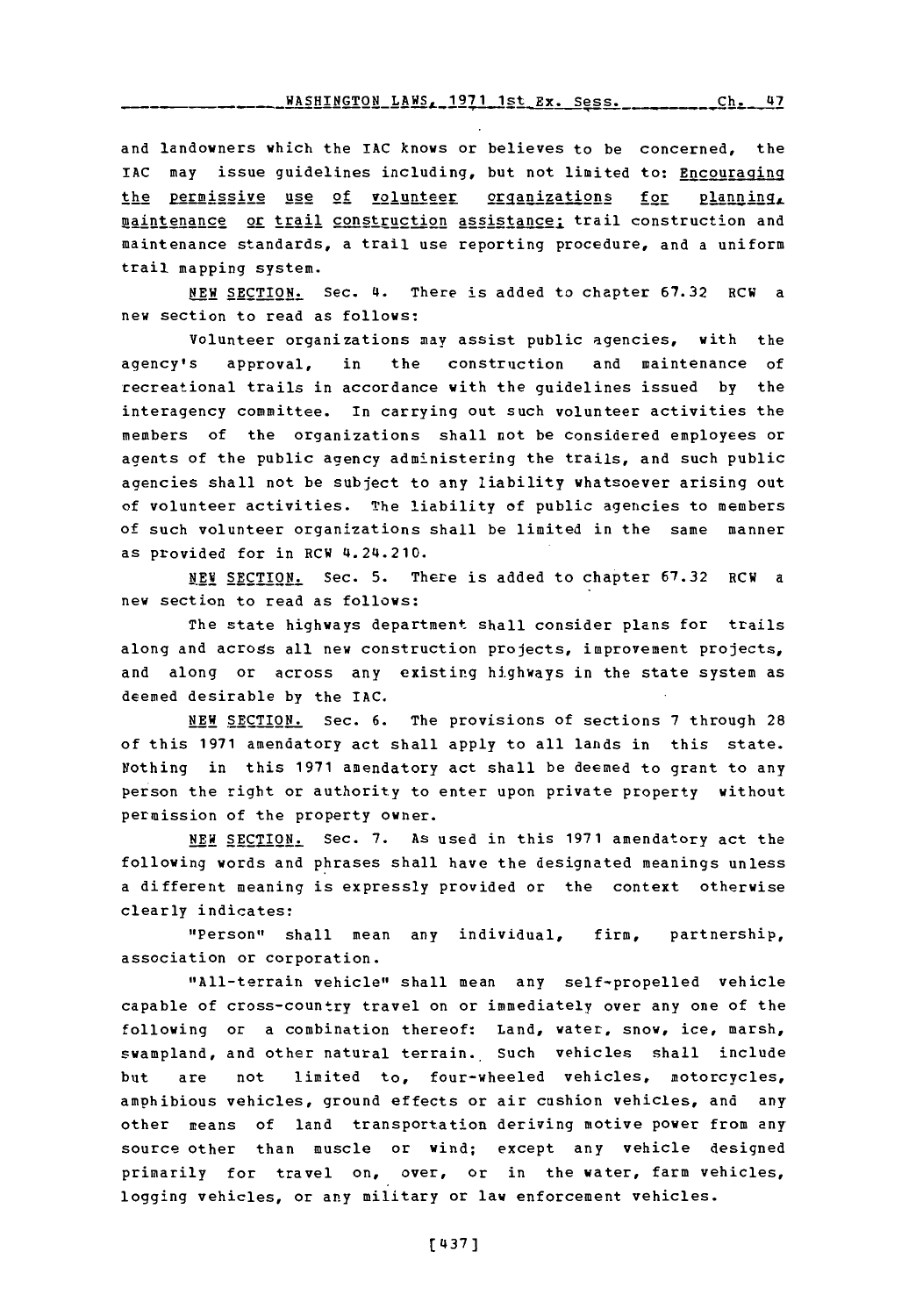r.,. **I~.7 u 0.17 - - -------** *VA CUT.IrMAXI* **- - - --** T **%we ------ 10-71 -1 -s- + V x <sup>C</sup>**

"1ATY registration" means the registration of an all-terrain vehicle, in this state, pursuant to this **1971** amendatory act.

"Trail" for the purpose of this **1971** amendatory act, shall mean a corridor designated and maintained for recreational travel; **by** whatever mode of transportation (foot, animal, or vehicular) authorized **by** the managing authority of the property that the trail traverses.

"Owner" shall mean the person other than the lienholder, having an interest in or title to an all-terrain vehicle, and entitled to the use or possession thereof.

"Operator" means each person who operates, or is in physical control of, any all-terrain vehicle.

"Dealer" means a person, partnership, association, or corporation engaged in the business of selling all-terrain vehicles at wholesale or retail in this state.

"Department" shall mean the department of motor vehicles.

"Director" shall mean the director of the department of motor vehicles.

"Committee" shall mean the interagency committee for outdoor recreation.

"Hunt" shall mean any effort to kill, injure, capture, or purposely disturb a wild animal or wild bird.

"Roadway", for purposes of this **1971** amendatory act, shall mean any roads generally capable of being traveled on **by** conventional two-wheel drive passenger automobiles. it shall not include, private roads, abandoned railway grades, skids, and similar routes generally incapable of being traveled **by** conventional two-wheel drive vehicles.

"Organized competitive event" shall mean any competition, advertised in advance, sponsored **by** recognized clubs, and conducted at a predetermined time and place.

**NEW** SECTION. Sec. **8. A** certificate of title shall be issued **by** the department for any all-terrain vehicle in a similar manner as provided for motor vehicles in chapter 46.12 RCW and such rules and regulations as the department may adopt.

**NEW SECTION.** Sec. **9.** Except as provided in this **1971** amendatory act, no person shall operate any all-terrain vehicle within this state after the effective date of this **1971** amendatory act unless such all-terrain vehicle has been registered in accordance with the provisions of this **1971** amendatory act.

**NEW SECTION.** Sec. **10.** ATV registration shall be required under the provisions of this **1971** amendatory act except for the following:

**(1)** All-terrain vehicles owned and operated **by** the United States, another state, or a political subdivision thereof.

(2) All-terrain vehicles owned and operated **by** this state, or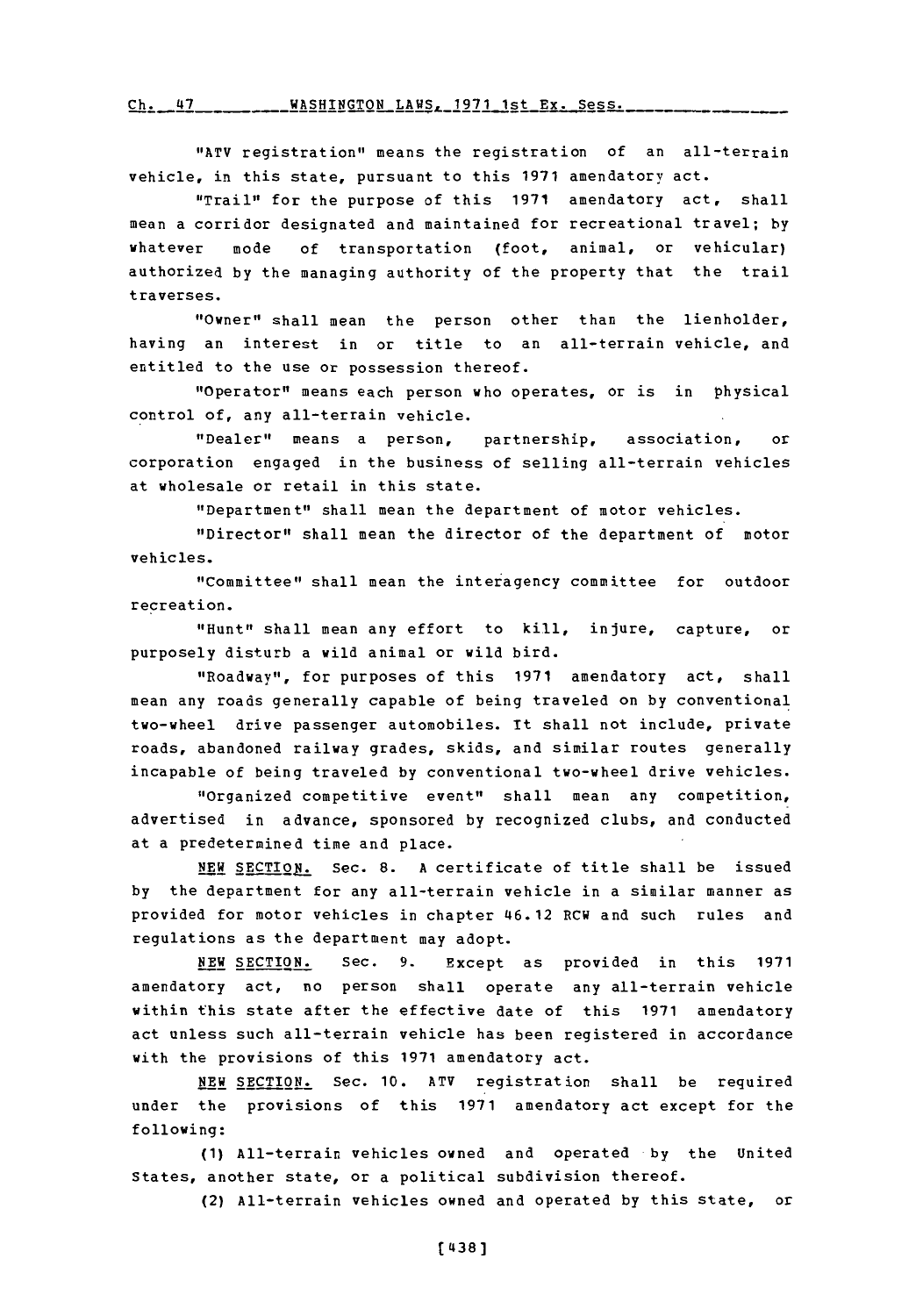WASHINGTON LAWS, 1971 1st Ex. Sess. Ch. 47

**by** any municipality or political subdivision thereof.

**(3)** An all-terrain vehicle owned and/or kept outside of this state, when operating in an organized competitive event: PROVIDED, That such exemption shall be strictly construed.

**(14)** All-terrain vehicles operated on lands owned **by** the operator or lands on which the operator has permission to operate without ATV registration.

**(5)** All-terrain vehicles which are operated exclusively on roadways.

**(6)** Those two-wheeled vehicles with engines of fifty cubic centimeters or less displacement, on a wheelbase of forty-two inches or less, which are equipped with wheels of fourteen inches or less rim diameter.

**NEW SECTION.** Sec. **11.** ATV registration period shall be concurrent with the registration period established **by** the department for motor vehicles pursuant to chapter 46.16 RCW.

NEW SECTION. Sec. 12. Application for ATV registration shall be made to the department in such manner and upon such forms as the department shall prescribe, and shall state the name and address of each owner of the all-terrain vehicle to be registered, and shall be signed **by** at least one such owner, and shall be accompanied **by** a registration fee of five dollars. Upon receipt of the application and the application fee, such all-terrain vehicle shall be registered and an ATV registration number assigned, which shall be affixed to the all-terrain vehicle in a manner prescribed **by** the department.

The ATV registration provided in this section shall be valid for a period of one year. At the end of such period of ATV registration, every owner of an all-terrain vehicle in this state shall renew his **ATV** registration in such manner as the department may prescribe, for an additional period of one year, upon payment of a renewal fee of five dollars.

Any person acquiring an all-terrain vehicle already validly registered under the provisions of this **1971** amendatory act must, within ten days of the acquisition or purchase of such all-terrain vehicle make application to the department for transfer of such **ATV** registration, and such application shall be accompanied **by** a transfer fee of one dollar.

Any out-of-state owner of an all-terrain vehicle not registered in this state, shall, when operating in this state, comply with the provisions of this **1971** amendatory act and if ATV registration is required under this **1971** amendatory act, he shall obtain a nonresident ATV registration, valid for not more than sixty days. Application for such a permit shall state name and address of each owner of the all-terrain vehicle to be registered and shall be signed **by** at least one such owner and shall be accompanied **by** <sup>a</sup>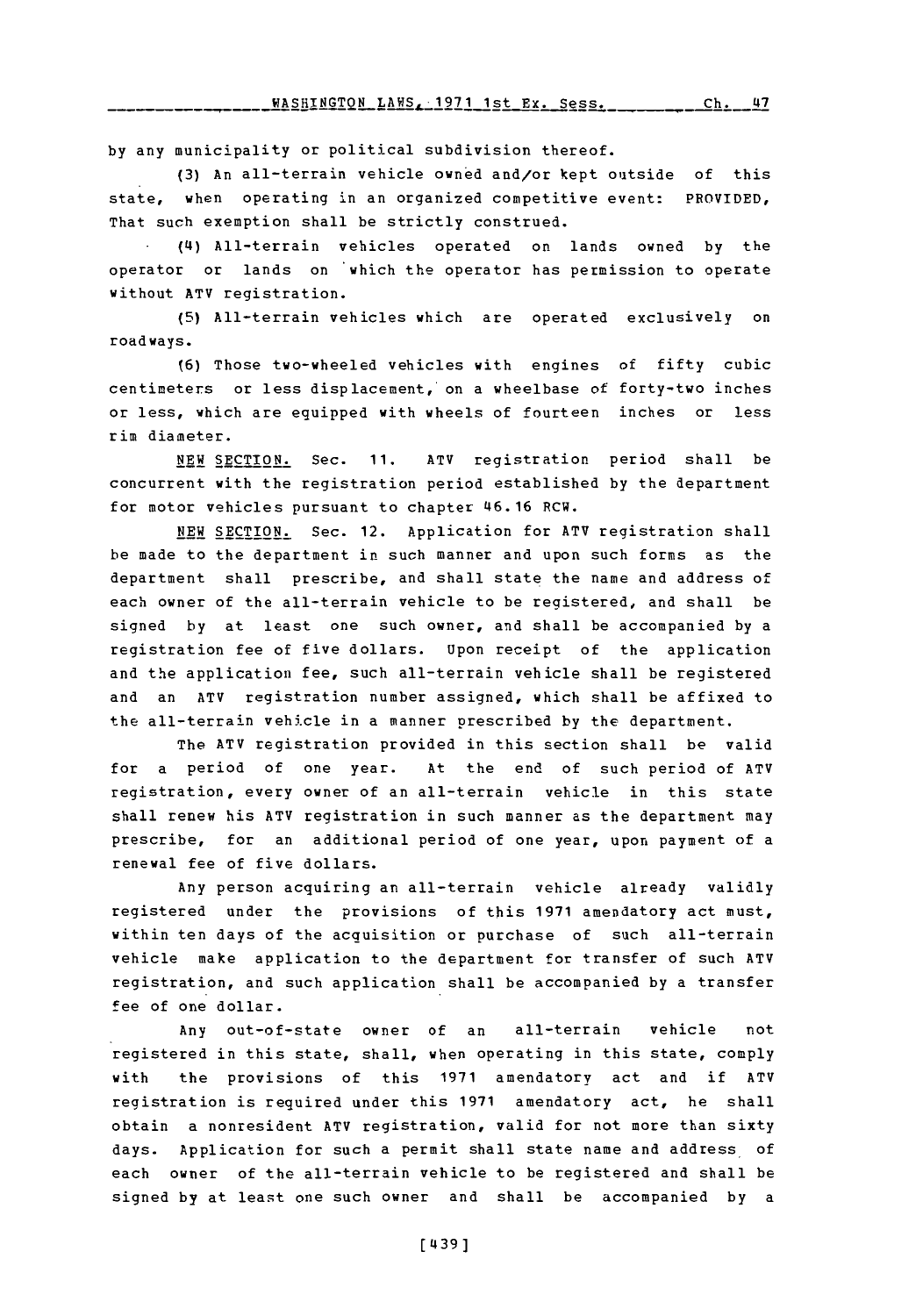Ch. 47 \_\_\_\_\_\_\_\_ WASHINGTON LAWS, 1971 1st Ex. Sess.

registration fee of two dollars. The registration permit shall be carried on the vehicle at all times during its operation in this state.

**NEW SECTION.** Sec. **13.** Six months after-the effective date of this **1971** amendatory act, it shall be unlawful for any dealer to test or demonstrate or rent any all-terrain vehicle, within the state, without an ATV registration when the same is required **by** the provisions of this **1971** amendatory act.

**NEW SECTION.** Sec. 14. An ATV registration number shall be assigned to an all-terrain vehicle in this state at the time of its original **ATV** registration **by** the departm~ent in a similar manner as provided in RCW 46.01.130 and 46.01.140 and such rules and regulations as the department may adopt. The department shall, upon assignment of such ATV registration number, issue and deliver to the owner a certificate of ATV registration, in such form as the department shall prescribe. The certificate of ATV registration shall not be valid unless signed **by** the person who signed the application for ATV registration.

At the time of the original ATV registration, and at the time of each subsequent renewal thereof, the department shall issue to the ATV registrant a date tag or tags indicating the validity of the current ATV registration and the. expiration date thereof, which validating date tag, or tags, shall be affixed to the all-terrain vehicle in such manner as the department may prescribe. Notwithstanding the fact that an all-terrain vehicle has been assigned an ATV registration number, it shall not be considered as validly registered within the meaning of this section unless a validating date tag and current ATV registration certificate have been issued and are in the possession of the operator.

**NEW SECTION.** Sec. **15.** The ATV registration number assigned to each all-terrain vehicle and the validating tag shall be permanently affixed to and prominently displayed upon each all-terrain vehicle as the department may prescribe.

**NEW** SECTION. Sec. **16.** The moneys collected **by** the department. as ATV registration fees shall be distributed from time to time but at least once a year in the following manner:

**(1)** Twenty-five percent each year for the first two years after the effective date of this **1971** amendatory act, and twenty percent each year for each year thereafter shall be retained **by** the department to cover expenses incurred in the administration of this **1971** amendatory act.

(2) Twenty percent each year for the first two years after the effective date of this 1971 amendatory act, and twenty-five percent each year for each year thereafter shall be distributed to the treasurers of those counties of this state having significant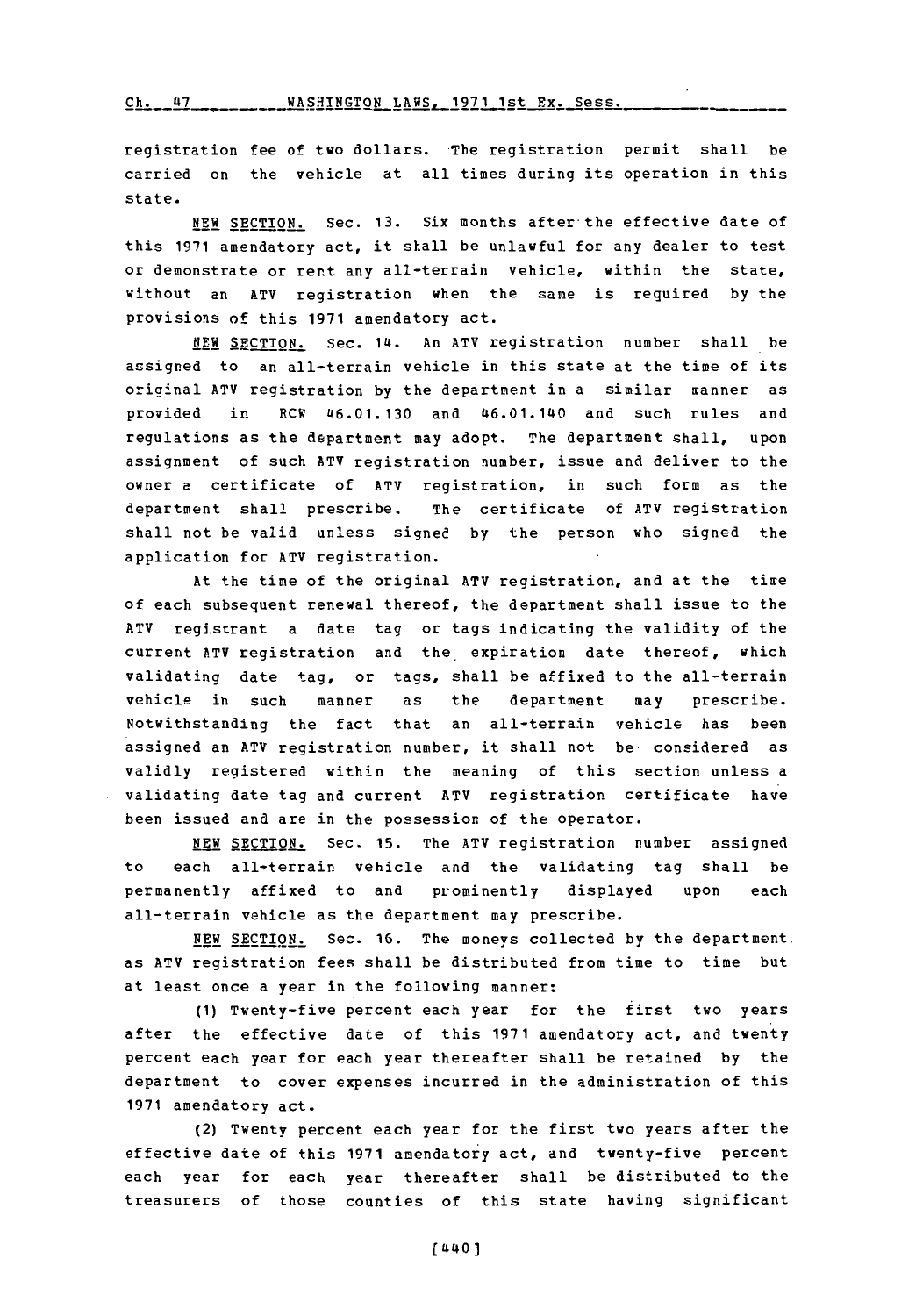all-terrain vehicle use in such sums or upon such a formula as shall be determined **by** the director after consulting with and obtaining the advice of the Washington state association of counties, and shall be deposited in the county general fund and expended to defray the cost of their enforcing this **1971** amendatory act.

**(3)** Fifty-five percent each year shall be remitted to the state treasurer for deposit into the outdoor recreation account of the general fund to be administered **by** the interagency committee 'for outdoor recreation, and such amount shall be distributed to the department of natural resources, department of-game, and to the parks and recreation commission on a pro rata basis determined by the number of miles of agency designated and maintained ATV trails. Such agency designation shall be reviewed and revised **by** the committee at least once each biennium and the pro rata distribution made current with the number of miles of agency designated and maintained ATV trails. These moneys shall be expended **by** each agency only for all-terrain vehicle trail-related expenses.

**NEW SECTION.** Sec. **17.** It shall be unlawful for any person to operate any all-terrain vehicle:

**(1)** While under the influence of intoxicating liquor or narcotics or other drugs;

(2) In such a manner as to endanger the property of another;

**(3)** Without a lighted headlight and taillight between the hours of dusk and dawn, or when otherwise required for the safety of others;

**(4i)** Without an adequate braking device;

**(5)** Without a spark arrestor approved **by** the department **of** natural resources;

**(6)** Without an adequate, and operating, muffling device which shall effectively blend the exhaust and motor noise in such a manner so as to preclude excessive or unusual noise. All-terrain vehicles manufactured after January 4, **1973,** shall effectively maintain such noise at a level of eighty-two decibels or below on the **"All** scale at one hundred feet under testing procedures as established **by** the Washington state patrol: PROVIDED HOWEVER, That all-terrain vehicles used in organized competition may use a bypass, expansion chamber, or cutout device if the area has been designated as fire safe **by** the appropriate agency;

**(7)** Upon the shoulder or inside bank or slope of any roadway or highway, or upon the median of any divided highway;

**(8)** In any area or in such a manner so as to expose the underlying soil, or to create an erosion condition, or to injure, damage, or destroy trees, growing crops, or other vegetation.

**NEW** SECTION. Sec. **18.** No person shall operate an all-terrain vehicle in such a way as to endanger human life or to run down or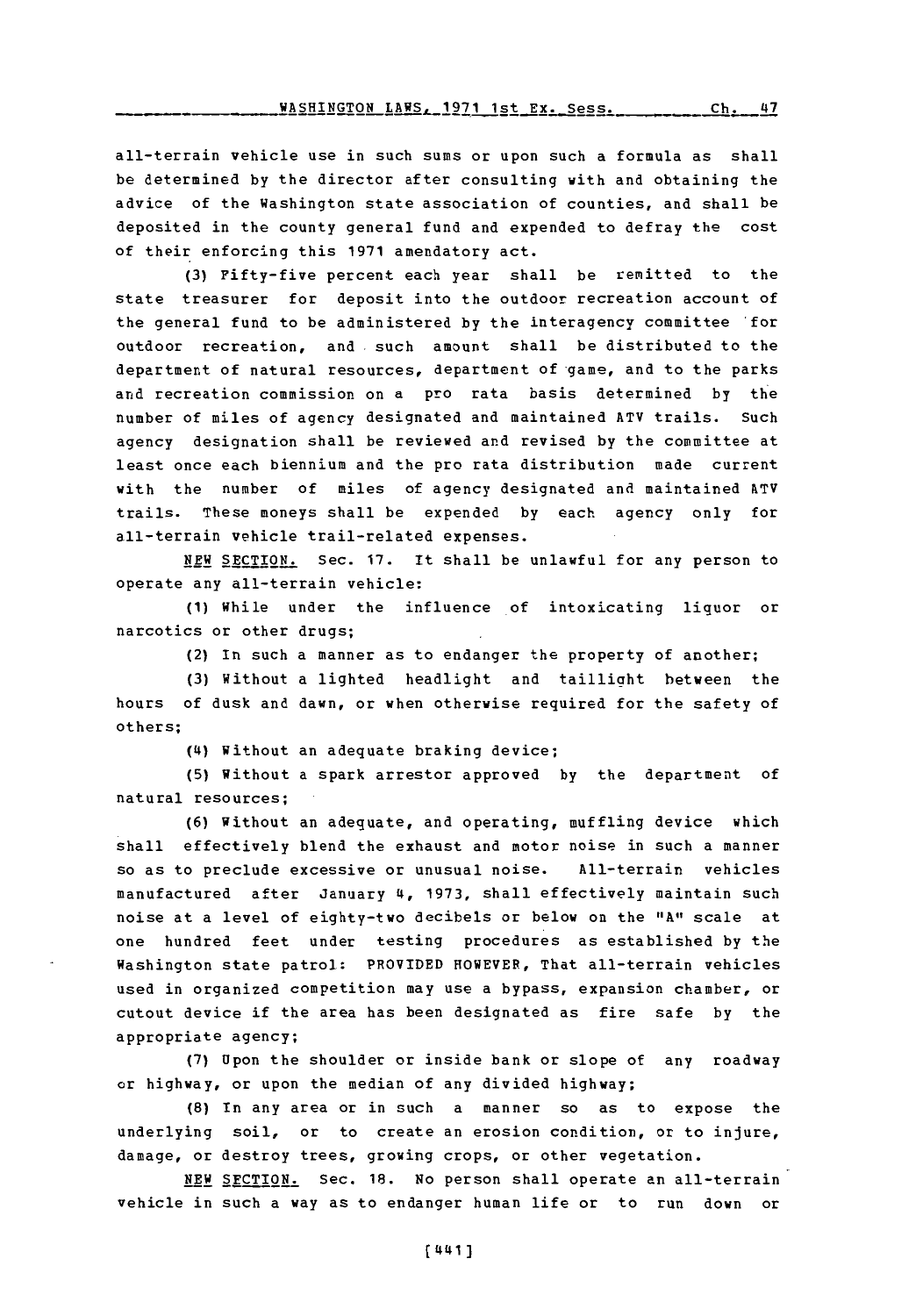## <u>Ch. 47 - - - - - - - WASHINGTON LANS, 1971 1st Ex. Sess.</u>

harass deer, elk, or any other wildlife, or any domestic animal, nor shall he carry, transport or convey any loaded weapon in or upon, nor hunt from, any all-terrain vehicle. Violation of this section shall constitute a gross misdemeanor.

**NEW SECTION.** Sec. **19.** The operator of any all-terrain vehicle involved in any accident resulting in injury to or death of any person, or property damage to another in the estimated amount of two hundred dollars or more, or a person acting for the operator shall submit such reports as are required under chapter 46.52 RCW, as now enacted or as hereafter amended, and the provisions of chapter 46.52 RCW shall be applicable to such reports when submitted.

**NEW SECTION.** Sec. 20. Motor vehicle fuel used and purchased for providing the motive power for all-terrain vehicles on other than public highways, shall be considered a nonhighway use of fuel, and for purposes of this **1971** amendatory act shall be known as ATV fuel. Persons purchasing and using ATV fuel shall not be entitled to a refund of the motor vehicle fuel excise tax paid in accordance with the provisions **of** RCW **82.36.280** as it now exists or is hereafter amended.

**NEW SECTION.** Sec. 21. From time to time, but at least once each four years the department shall determine the amount or proportion of moneys paid to it as motor vehicle fuel tax which is taxed on nonhighway use of all-terrain vehicle fuel. Such determination may be made in any manner which is, in the judgment of the director, reasonable, but the manner used to make such determination shall be reported at the end of each four-year period to the legislature. To offset the cost of making such determination the treasurer shall retain in, and the department is authorized to expend from, the motor vehicle fund, the sum of twenty thousand dollars in the first biennium after the effective date of this **1971** amendatory act, and ten thousand dollars in each succeeding biennium in which such a determination is to be made.

**NEW SECTION.** Sec. 22. From time to time, but at least once each biennium, the director shall request the state treasurer to refund from the motor vehicle fund amounts which have been determined to be a tax on all-terrain vehicle fuel, and the treasurer shall refund such amounts and place them in the outdoor recreation account of the general fund to be administered **by** the interagency committee for outdoor recreation, and such amounts shall be distributed to the department of natural resources, the department of game, and the parks and recreation commission on a pro rata basis determined **by** the number of miles of agency designated and maintained ATV trails. Such agency designation shall be reviewed and revised **by** the committee at least once each biennium and the pro rata distribution made current with the number of miles of agency designated and maintained ATV

**(L442)**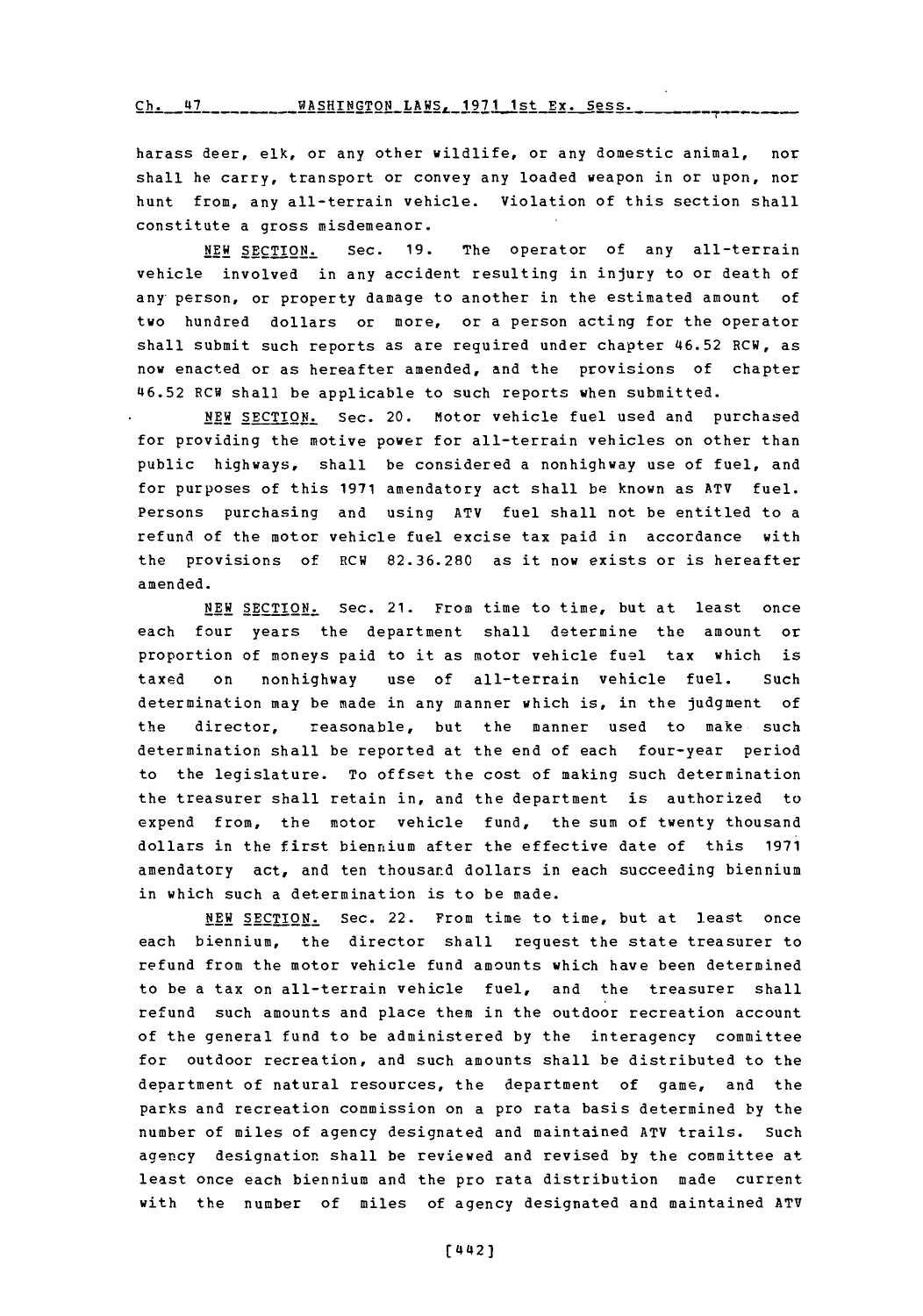trails. These moneys shall be expended **by** each agency only for all-terrain vehicle trail-related expenses.

**NEW SECTION.** Sec. **23.** Notwithstanding any of the provisions of this **1971** amendatory act, any city, county, or other political subdivision of this state, or any state agency, may regulate the operation of all-terrain vehicles on public lands, waters, and other properties under its jurisdiction, and on streets or highways within its boundaries **by** adopting regulations or ordinances of its governing body, provided such regulations are not less stringent than the provisions of this **1971** amendatory act.

**NEW SECTION.** Sec. 24. **(1)** Except as provided in section **18** of this **1971** amendatory act, any person violating the provisions of this **1971** amendatory act shall be guilty of a misdemeanor and subject to a fine of not less than twenty-five dollars.

(2) In addition to the penalties provided in subsection **(1)** of this section, the owner and/or the operator of any all-terrain vehicle shall be liable for any damage to property including damage to trees, shrubs, growing crops injured as the result of travel **by** such all-terrain vehicle. The owner of such property may recover from the person responsible nominal damages of not less than one hundred dollars or three times the a'mount of damage, whichever is greater.

**NEW SECTION.** Sec. **25.** The provisions of this **1971** amendatory act shall be enforced by all persons having the authority to enforce any of the laws of this state, including, without limitation, officers of the state patrol, county sheriffs and their deputies, all municipal law enforcement officers within their respective jurisdictions, state wildlife agents and deputy wildlife agents, state park rangers, state fisheries patrolmen, and those employees of the department of natural resources designated **by** the commissioner of public lands under RCW 43.30.310, **76.04.060,** and **76.04.080.**

**NEW SECTION.** Sec. **26. if** any provision of this **1971** amendatory act, or its application to any person or circumstance is held-invalid, the remainder of this **1971** amendatory act, or the application of the provision to other persons or circumstances is not affected.

**NEW** SECTION. Sec. **27.** To carry out the provisions of section **16(3)** of this **1971** amendatory act, there is appropriated to the interagency committee for outdoor recreation from the outdoor recreation account those moneys as provided from ATV registration fees, in the sum of one million dollars, or such lesser amounts as represent fifty-five percent of the all-terrain vehicle registration fees collected **by** the department, or so much thereof as may-be necessary.

To carry out the provisions of section 22 of this **<sup>1971</sup>** amendatory act there is appropriated to the interagency committee for